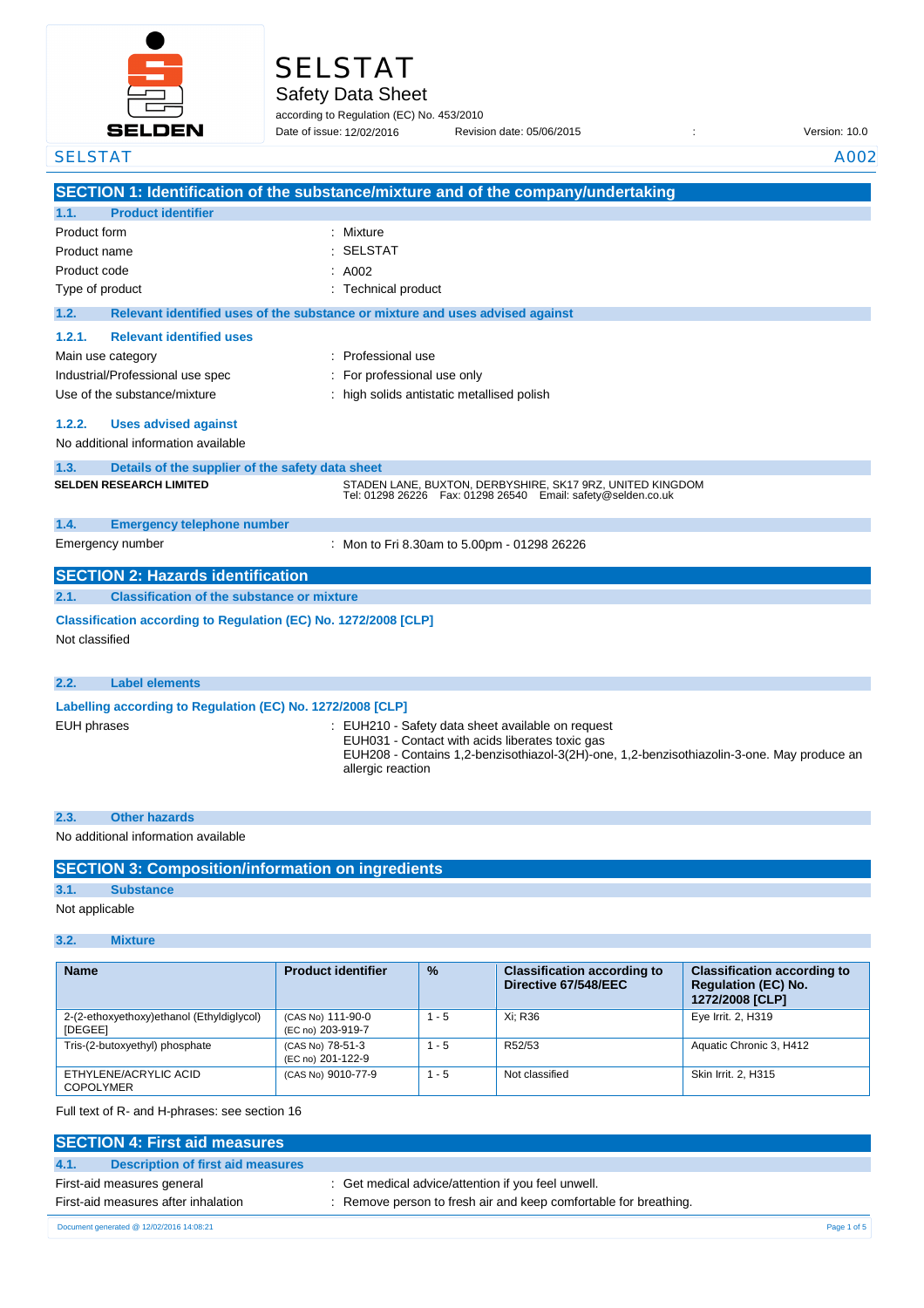| <b>SELSTAT</b>                                                              |                                                                                                                                                                                                 | A002 |
|-----------------------------------------------------------------------------|-------------------------------------------------------------------------------------------------------------------------------------------------------------------------------------------------|------|
| <b>Safety Data Sheet</b>                                                    |                                                                                                                                                                                                 |      |
| according to Regulation (EC) No. 453/2010                                   |                                                                                                                                                                                                 |      |
| First-aid measures after skin contact                                       | : Wash with plenty of soap and water.                                                                                                                                                           |      |
| First-aid measures after eye contact                                        | : IF IN EYES: Rinse cautiously with water for several minutes. Remove contact lenses, if present<br>and easy to do. Continue rinsing. If eye irritation persists: Get medical advice/attention. |      |
| First-aid measures after ingestion                                          | : Give nothing or a little water to drink. Get medical advice/attention if you feel unwell.                                                                                                     |      |
| 4.2.<br>Most important symptoms and effects, both acute and delayed         |                                                                                                                                                                                                 |      |
| Symptoms/injuries after inhalation                                          | : May cause respiratory irritation.                                                                                                                                                             |      |
| Symptoms/injuries after skin contact                                        | Repeated exposure may cause skin dryness or cracking.                                                                                                                                           |      |
| Symptoms/injuries after eye contact                                         | Causes eye irritation.                                                                                                                                                                          |      |
| Symptoms/injuries after ingestion                                           | : May cause a light irritation of the linings of the mouth, throat, and gastrointestinal tract.                                                                                                 |      |
| 4.3.                                                                        | Indication of any immediate medical attention and special treatment needed                                                                                                                      |      |
| Treat symptomatically.                                                      |                                                                                                                                                                                                 |      |
| <b>SECTION 5: Firefighting measures</b>                                     |                                                                                                                                                                                                 |      |
| 5.1.<br><b>Extinguishing media</b>                                          |                                                                                                                                                                                                 |      |
| Suitable extinguishing media                                                | : Carbon dioxide. Dry powder. Foam.                                                                                                                                                             |      |
| 5.2.<br>Special hazards arising from the substance or mixture               |                                                                                                                                                                                                 |      |
| No additional information available                                         |                                                                                                                                                                                                 |      |
| 5.3.<br><b>Advice for firefighters</b>                                      |                                                                                                                                                                                                 |      |
| No additional information available                                         |                                                                                                                                                                                                 |      |
| <b>SECTION 6: Accidental release measures</b>                               |                                                                                                                                                                                                 |      |
| 6.1.<br>Personal precautions, protective equipment and emergency procedures |                                                                                                                                                                                                 |      |
| 6.1.1.<br>For non-emergency personnel                                       |                                                                                                                                                                                                 |      |
| Emergency procedures                                                        | : Evacuate unnecessary personnel.                                                                                                                                                               |      |
|                                                                             |                                                                                                                                                                                                 |      |
| 6.1.2.<br>For emergency responders                                          |                                                                                                                                                                                                 |      |
| Protective equipment                                                        | : Use personal protective equipment as required.                                                                                                                                                |      |
| 6.2.<br><b>Environmental precautions</b>                                    |                                                                                                                                                                                                 |      |
| Avoid release to the environment.                                           |                                                                                                                                                                                                 |      |
| 6.3.<br>Methods and material for containment and cleaning up                |                                                                                                                                                                                                 |      |
| For containment                                                             | : Collect spillage.                                                                                                                                                                             |      |
| Methods for cleaning up                                                     | : Soak up spills with inert solids, such as clay or diatomaceous earth as soon as possible.                                                                                                     |      |
| <b>Reference to other sections</b>                                          |                                                                                                                                                                                                 |      |
|                                                                             | For further information refer to section 8: "Exposure controls/personal protection". For further information refer to section 13.                                                               |      |
| <b>SECTION 7: Handling and storage</b>                                      |                                                                                                                                                                                                 |      |
| <b>Precautions for safe handling</b><br>7.1.                                |                                                                                                                                                                                                 |      |
| Precautions for safe handling                                               | : Avoid contact with eyes.                                                                                                                                                                      |      |
| Hygiene measures                                                            | : Do not eat, drink or smoke when using this product.                                                                                                                                           |      |
| 7.2.<br>Conditions for safe storage, including any incompatibilities        |                                                                                                                                                                                                 |      |
| Technical measures                                                          | : Does not require any specific or particular technical measures.                                                                                                                               |      |
| Storage conditions                                                          | : Keep container closed when not in use.                                                                                                                                                        |      |
| Incompatible products                                                       | Oxidizing agent. Strong acids. Strong bases.                                                                                                                                                    |      |
| Special rules on packaging                                                  | : Keep only in original container.                                                                                                                                                              |      |
| 7.3.<br><b>Specific end use(s)</b>                                          |                                                                                                                                                                                                 |      |
| No additional information available                                         |                                                                                                                                                                                                 |      |
| <b>SECTION 8: Exposure controls/personal protection</b>                     |                                                                                                                                                                                                 |      |
| 8.1.<br><b>Control parameters</b>                                           |                                                                                                                                                                                                 |      |

No additional information available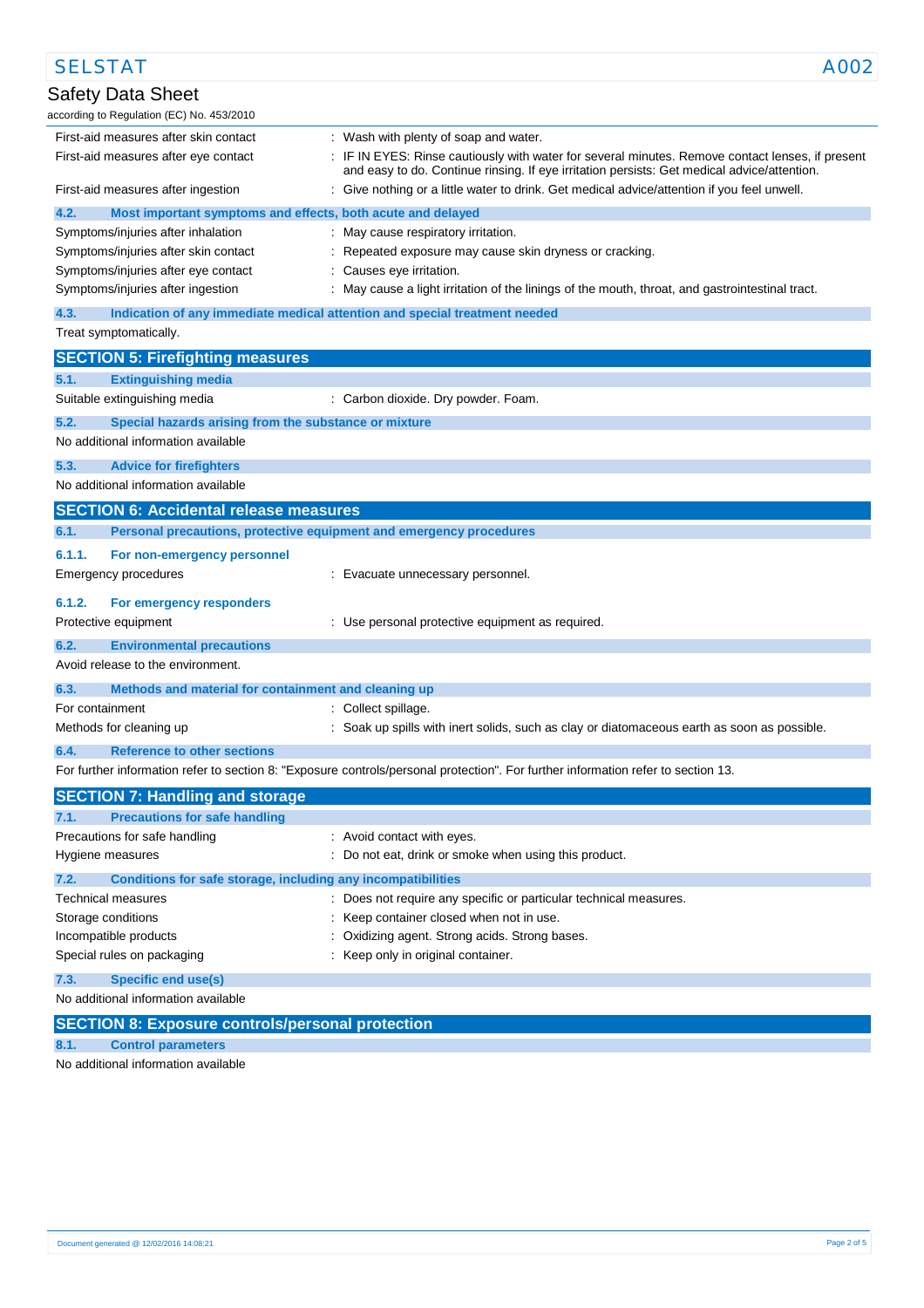# SELSTAT A002

### Safety Data Sheet

according to Regulation (EC) No. 453/2010

| 8.2.<br><b>Exposure controls</b>  |                                                        |
|-----------------------------------|--------------------------------------------------------|
| Materials for protective clothing | : Not required for normal conditions of use            |
| Hand protection                   | : In case of repeated or prolonged contact wear gloves |
| Eye protection                    | : Not required for normal conditions of use            |
| Skin and body protection          | : Not required for normal conditions of use            |
| Respiratory protection            | Not required for normal conditions of use              |

| <b>SECTION 9: Physical and chemical properties</b> |
|----------------------------------------------------|
|----------------------------------------------------|

| 9.1.                    | Information on basic physical and chemical properties |                   |
|-------------------------|-------------------------------------------------------|-------------------|
| Physical state          |                                                       | Liquid            |
| Appearance              |                                                       | Colorless liquid. |
| Colour                  |                                                       | white.            |
| Odour                   |                                                       | characteristic.   |
| Odour threshold         |                                                       | No data available |
| рH                      |                                                       | 8                 |
|                         | Relative evaporation rate (butylacetate=1)            | No data available |
| Melting point           |                                                       | No data available |
| Freezing point          |                                                       | No data available |
| Boiling point           |                                                       | No data available |
| Flash point             |                                                       | No data available |
|                         | Auto-ignition temperature                             | No data available |
|                         | Decomposition temperature                             | No data available |
|                         | Flammability (solid, gas)                             | No data available |
| Vapour pressure         |                                                       | No data available |
|                         | Relative vapour density at 20 °C                      | No data available |
| Relative density        |                                                       | 1.02              |
| Solubility              |                                                       | No data available |
| Log Pow                 |                                                       | No data available |
|                         | Viscosity, kinematic                                  | No data available |
| Viscosity, dynamic      |                                                       | No data available |
|                         | <b>Explosive properties</b>                           | No data available |
|                         | Oxidising properties                                  | No data available |
| <b>Explosive limits</b> |                                                       | No data available |

### **9.2. Other information**

No additional information available

|       | <b>SECTION 10: Stability and reactivity</b>  |
|-------|----------------------------------------------|
|       |                                              |
| 10.1. | <b>Reactivity</b>                            |
|       | No additional information available          |
| 10.2. | <b>Chemical stability</b>                    |
|       | Stable under normal conditions.              |
| 10.3. | <b>Possibility of hazardous reactions</b>    |
|       | No additional information available          |
| 10.4. | <b>Conditions to avoid</b>                   |
|       | No additional information available          |
| 10.5. | <b>Incompatible materials</b>                |
|       | No additional information available          |
| 10.6. | <b>Hazardous decomposition products</b>      |
|       | No additional information available          |
|       | <b>SECTION 11: Toxicological information</b> |

| <b>SECTION 11: Toxicological information</b> |
|----------------------------------------------|
|----------------------------------------------|

| 11.1.          | Information on toxicological effects |                  |
|----------------|--------------------------------------|------------------|
| Acute toxicity |                                      | : Not classified |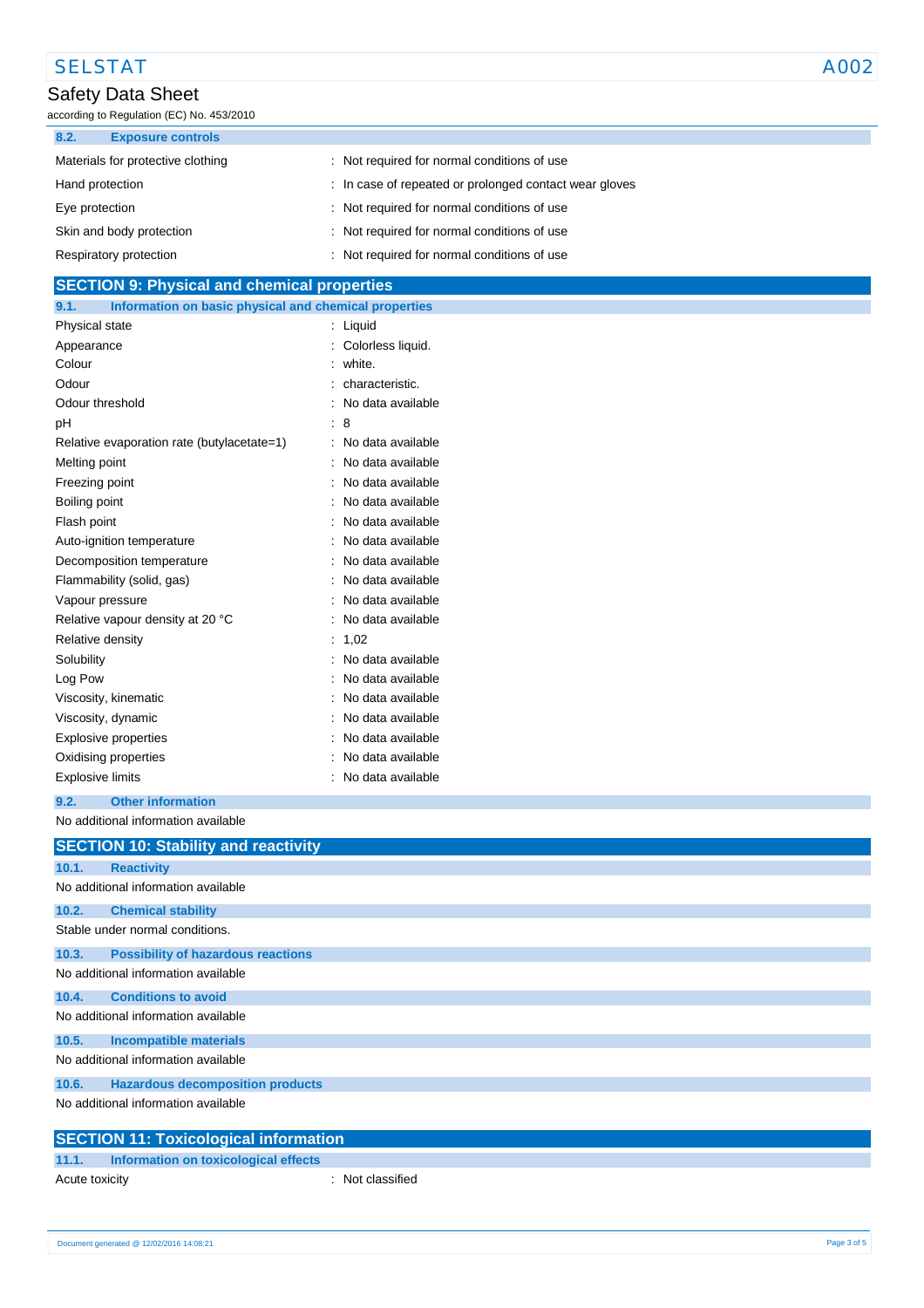## SELSTAT A002

### Safety Data Sheet

according to Regulation (EC) No. 453/2010

| Skin corrosion/irritation                             | : Not classified            |
|-------------------------------------------------------|-----------------------------|
|                                                       | pH: 8                       |
| Serious eye damage/irritation                         | : Not classified            |
|                                                       | pH: 8                       |
| Respiratory or skin sensitisation                     | $\therefore$ Not classified |
| Germ cell mutagenicity                                | : Not classified            |
| Carcinogenicity                                       | : Not classified            |
| Reproductive toxicity                                 | $\therefore$ Not classified |
| Specific target organ toxicity (single exposure)      | : Not classified            |
| Specific target organ toxicity (repeated<br>exposure) | : Not classified            |
| Aspiration hazard                                     | Not classified              |

| <b>SECTION 12: Ecological information</b>                                                    |                                  |  |
|----------------------------------------------------------------------------------------------|----------------------------------|--|
| 12.1.<br><b>Toxicity</b>                                                                     |                                  |  |
| Tris-(2-butoxyethyl) phosphate (78-51-3)                                                     |                                  |  |
| LC50 fishes 1                                                                                | 24 mg/l                          |  |
| EC50 other aquatic organisms 1                                                               | 75 mg/l                          |  |
| EC50 other aquatic organisms 2                                                               | IC50 algea (72 h) mg/l           |  |
|                                                                                              |                                  |  |
| 12.2.<br><b>Persistence and degradability</b><br>No additional information available         |                                  |  |
|                                                                                              |                                  |  |
| 12.3.<br><b>Bioaccumulative potential</b>                                                    |                                  |  |
| Tris-(2-butoxyethyl) phosphate (78-51-3)                                                     |                                  |  |
| Log Pow                                                                                      | 3,75                             |  |
| <b>Mobility in soil</b><br>12.4.                                                             |                                  |  |
| No additional information available                                                          |                                  |  |
| 12.5.<br><b>Results of PBT and vPvB assessment</b>                                           |                                  |  |
| No additional information available                                                          |                                  |  |
| <b>Other adverse effects</b><br>12.6.                                                        |                                  |  |
| No additional information available                                                          |                                  |  |
| <b>SECTION 13: Disposal considerations</b>                                                   |                                  |  |
| 13.1.<br><b>Waste treatment methods</b>                                                      |                                  |  |
| No additional information available                                                          |                                  |  |
|                                                                                              |                                  |  |
| <b>SECTION 14: Transport information</b><br>In accordance with ADR / RID / IMDG / IATA / ADN |                                  |  |
|                                                                                              |                                  |  |
| <b>UN number</b><br>14.1.                                                                    |                                  |  |
| Not regulated for transport                                                                  |                                  |  |
| <b>UN proper shipping name</b><br>14.2.                                                      |                                  |  |
| Proper Shipping Name (ADR)<br>Proper Shipping Name (IMDG)                                    | : Not applicable                 |  |
| Proper Shipping Name (IATA)                                                                  | Not applicable<br>Not applicable |  |
|                                                                                              |                                  |  |
| 14.3.<br><b>Transport hazard class(es)</b><br><b>ADR</b>                                     |                                  |  |
| Transport hazard class(es) (ADR)                                                             | : Not applicable                 |  |
|                                                                                              |                                  |  |
| IMDG                                                                                         |                                  |  |
| Transport hazard class(es) (IMDG)                                                            | : Not applicable                 |  |
|                                                                                              |                                  |  |
| <b>IATA</b>                                                                                  |                                  |  |
| Transport hazard class(es) (IATA)                                                            | : Not applicable                 |  |
|                                                                                              |                                  |  |
| <b>Packing group</b><br>14.4.                                                                |                                  |  |
| Packing group (ADR)                                                                          | : Not applicable                 |  |